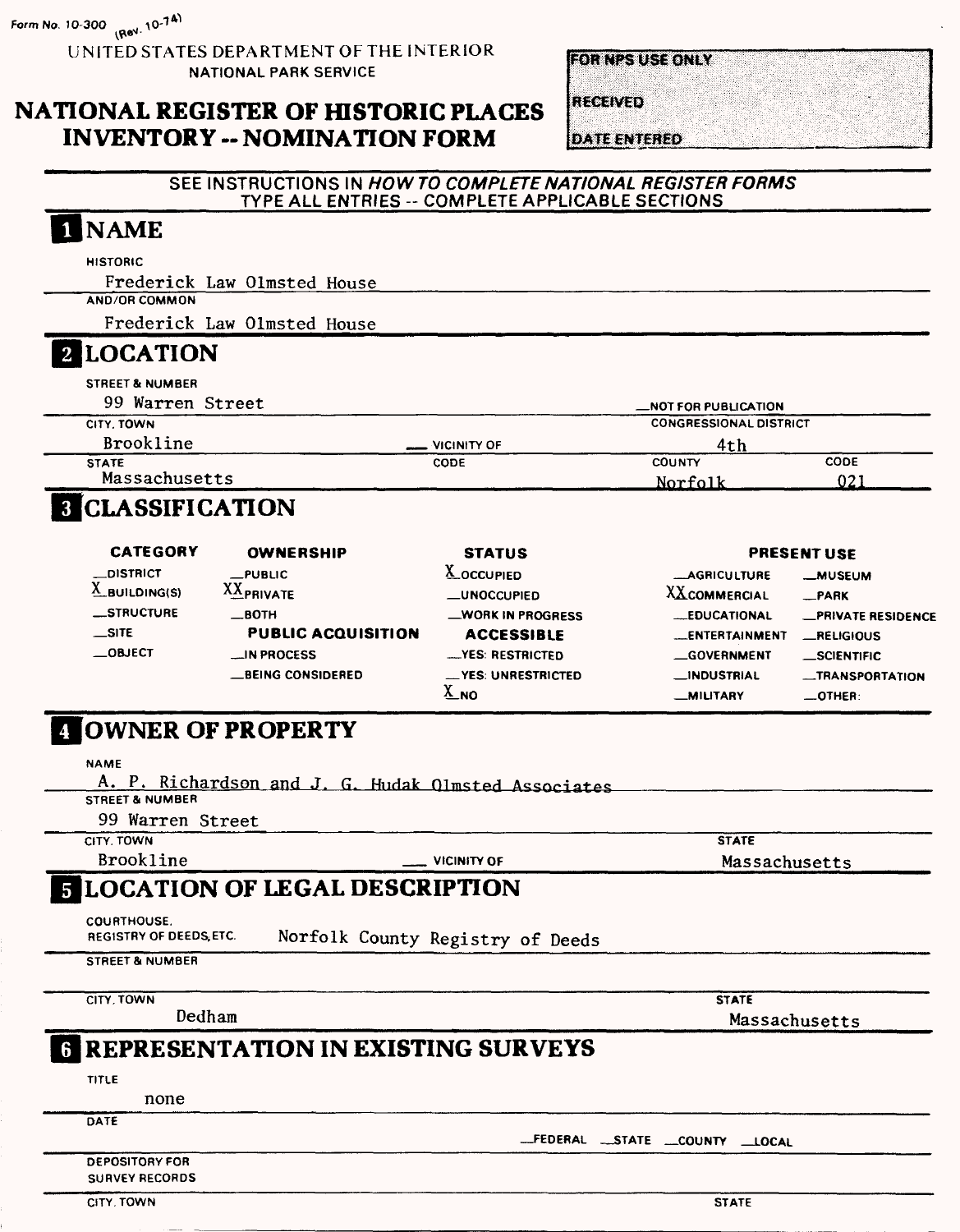## **DESCRIPTION**

|                    | <b>CONDITION</b>    | <b>CHECK ONE</b> | <b>CHECK ONE</b> |      |
|--------------------|---------------------|------------------|------------------|------|
| <b>__EXCELLENT</b> | <b>DETERIORATED</b> | __UNALTERED      | XX ORIGINAL SITE |      |
| $\triangle$ GOOD   | <b>__RUINS</b>      | <b>XXALTERED</b> | <b>MOVED</b>     | DATE |
| $-FAIR$            | <b>LUNEXPOSED</b>   |                  |                  |      |

### **DESCRIBE THE PRESENT AND ORIGINAL (IF KNOWN) PHYSICAL APPEARANCE**

Fairsted was the name Olmsted gave his small estate of house, barn and shed on one and three quarter acres of Green Hill in Brookline.

Although Senior had retired, the momentum of the firm continued to increase and its growth required another physical expansion in 1899 when a second large drafting room was extended out from the first (1889) office wing. Two years later some really substantial additions took place. In 1901 a large two story wing was constructed extending out toward the rear, westerly from the juncture of the original small "office" wing and the large "drafting room" wing. This came to house the planting department, print production division and architectural and engineering sections. Also, a two-story brick masonry vault for drawing storage was built at the end of the large drafting room. The firm had grown so quickly that the drawings not in current use had to be stored elsewhere, in Brookline Village, about three quarters of a mile away. One chamber of the vault was below grade; the other, directly above it, was on a level with and directly accessible from the main drafting room. Just at the vault entrance was the cubicle-headquarters of the file clerk in charge of drawings. The rear entrance to the offices was located just south of the cubicle.

The last major enlargement took place in 1911. A second story was added to the main drafting room and to the vault. This was done by raising the original roofs over both these rooms. The new spaces were high ones, so that the new upper vault was able to incorporate a mezzanine for the storage of file cabinets, besides three thousand additional boxes for drawing storage.

The upper drafting room with its high peaked ceiling, rafter beams, dark wood finish and window walls became an attractive well-lighted working space. Completion of the 1911 expansion created the full extent of office space we see today.

After negotiating for a time with the Clark sisters who owned a house a short distance south of Richardson's, in the spring of 1883 Olmsted acquired what was known as the Joshua Clark house, at 99 Warren Street.

The Clark house was sold to Olmsted on condition that he build a cottage for the current descendants, the sisters Clark, on a corner of the property, for them to occupy for the rest of their lives. This he did in 1883. At this time Olmsted owned a couple of small parcels of land in Brooklyn and a row house on West 46th Street in Manhattan. He kept the house until his death in 1903.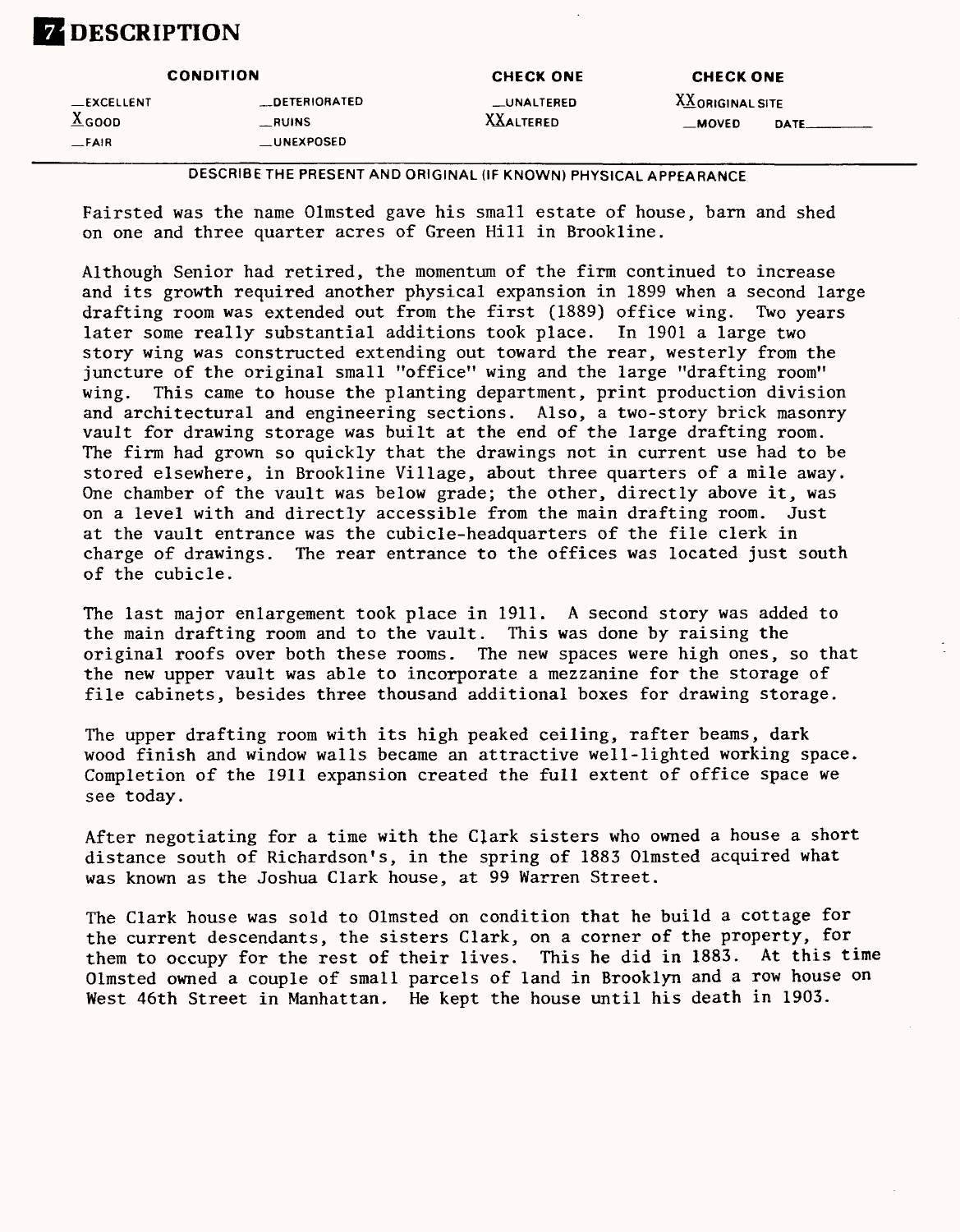

| <b>_ARCHEOLOGY-PREHISTORIC</b> | <b>A_COMMUNITY PLANNING</b> | X_LANDSCAPE ARCHITECTURE | <b>ELIGION</b>                                   |
|--------------------------------|-----------------------------|--------------------------|--------------------------------------------------|
| -ARCHEOLOGY-HISTORIC           | CONSERVATION                | <b>LAW</b>               | _SCIENCE                                         |
| <b>AGRICULTURE</b>             | __ECONOMICS                 | LITERATURE               | SCULPTURE                                        |
| <b>_ARCHITECTURE</b>           | <b>EDUCATION</b>            | -MILITARY                | _SOCIAL/HUMANITARIAN                             |
| $-$ ART                        | <b>ENGINEERING</b>          | __MUSIC                  | $\equiv$ THEATER                                 |
| $-$ COMMERCE                   | EXPLORATION/SETTLEMENT      | <b>PHILOSOPHY</b>        | _TRANSPORTATION                                  |
| <b>COMMUNICATIONS</b>          | __INDUSTRY<br>__INVENTION   | _POLITICS/GOVERNMENT     | _OTHER (SPECIFY)                                 |
|                                |                             |                          | AREAS OF SIGNIFICANCE -- CHECK AND JUSTIFY BELOW |

# **STATEMENT OF SIGNIFICANCE**

**SPECIFIC DATES 1883-1903 BUILDER/ARCHITECT**

### Frederick Law Olmstead, (1822-1903) this nation's most comprehensive environmental planner and designer, contributed to the development of cities and regions, of a national park system, and of the United States Forest Service. His designs became prototypes for such planned environments as urban parks, parkways, suburban communities and campuses. His work or examples of his influence remain in every region of this country and in Canada.

### History

Two distinct periods of creativity can be found in Olmsted's professional career. The first began with the prize-winning design for Central Park in 1858, "Greensward" undertaken with the English born and trained architect Calvert Vaux and continued through a long and troubled career as the Superintendent of New York City Parks. This affiliation ended in 1878 after long years of political pressure, forcing Olmsted to leave New York in 1883 for Brookline, Massachusetts, a suburb of Boston, where he began a private practice. The second period may be said to have begun in 1878, ending in 1893 with his landscape design for the Chicago World's Fair which took place three years before the onset of his terminal illness.

To understand Olmsted's contribution as a social planner through landscape design it is necessary to be aware of the forces that shaped his background. He was a social critic and theorist before becoming a professional planner and designer. Olmsted was 35 when he began work on Central Park. It was not until after the Civil War, when he was more then 40, that his career as a landscape architect was clearly determined.

For much of the period before 1850, Olmsted pursued a career in farming. The establishment of model farms of scientific agriculture and management seemed to him to be in the national interest. On a personal level, scientific agriculture presented a challenge that marshaled all of his interests and talents.

There is no simple explanation for Olmsted's transition from scientific farmer to environmental planner and designer. It is sufficient to note that one occupation replaced the other as all-absorbing and was viewed in precisely the same social frame of reference.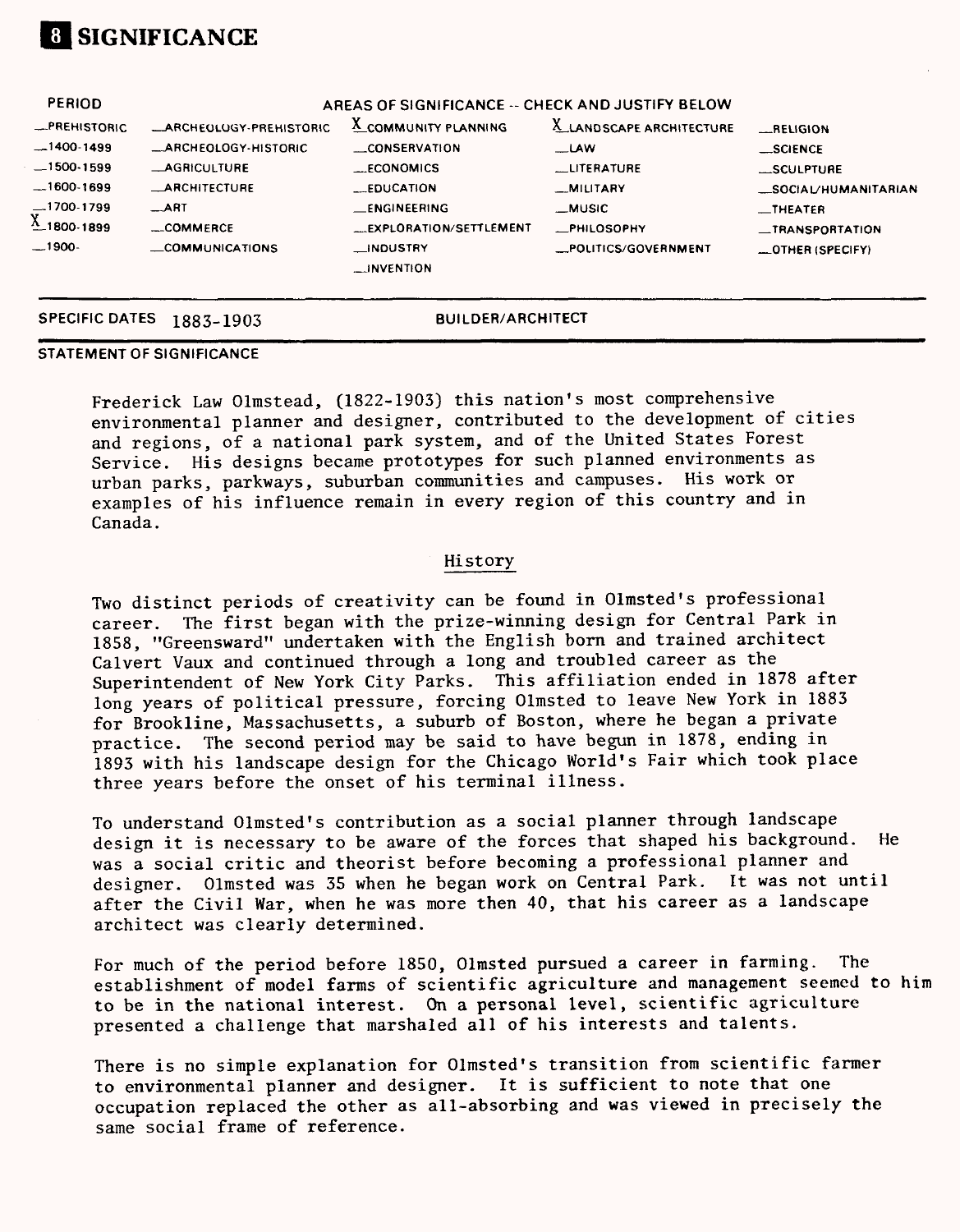## **EJMAJOR BIBLIOGRAPHICAL REFERENCES**

| Centuries, New York, 1966.<br>a Greater New York City, Ithaca, New York, 1967.<br>Frederick Law Olmsted and the American Environmental Tradition. | Chadwick, George F., The Park and Town: Public Landscape in the 19th and 20th  |
|---------------------------------------------------------------------------------------------------------------------------------------------------|--------------------------------------------------------------------------------|
|                                                                                                                                                   |                                                                                |
|                                                                                                                                                   | Fein, Albert, ed., Landscape into Cityscape: Frederick Law Olmsted's Plans for |
|                                                                                                                                                   |                                                                                |
|                                                                                                                                                   |                                                                                |
|                                                                                                                                                   | New York, 1972.                                                                |
|                                                                                                                                                   | <b>IOGEOGRAPHICAL DATA</b>                                                     |
|                                                                                                                                                   |                                                                                |

**ACREAGE OF NOMINATED PROPERTY 1-3/4**

**UTM REFERENCES**

| <b>ZONE</b><br><b>EASTING</b><br><b>NORTHING</b>              | <b>ZONE</b> | ruinic |
|---------------------------------------------------------------|-------------|--------|
|                                                               |             |        |
| $1.000 - 1.0000$ $0.0000$ $0.0000$ $0.0000$ $0.0000$ $0.0000$ |             |        |

**VERBAL BOUNDARY DESCRIPTION**

The Frederick Law Olmsted House is bounded by Dudley Street on the north, Warren Street on the east, by adjoining properties on the south and by Fairmount Street on the west, including all outbuildings within the landmark.

| <b>STATE</b>                                                                                                     | CODE                                                             | <b>COUNTY</b> | <b>CODE</b>                                                                                                                                                                                                                                                     |
|------------------------------------------------------------------------------------------------------------------|------------------------------------------------------------------|---------------|-----------------------------------------------------------------------------------------------------------------------------------------------------------------------------------------------------------------------------------------------------------------|
| <b>STATE</b>                                                                                                     | CODE                                                             | <b>COUNTY</b> | CODE                                                                                                                                                                                                                                                            |
| <b>TIFORM PREPARED BY</b>                                                                                        |                                                                  |               |                                                                                                                                                                                                                                                                 |
| NAME / TITLE                                                                                                     |                                                                  |               |                                                                                                                                                                                                                                                                 |
|                                                                                                                  |                                                                  |               | Patricia Heintzelman, Architectural Historian, Landmark Review Project                                                                                                                                                                                          |
| <b>ORGANIZATION</b>                                                                                              |                                                                  |               | DATE                                                                                                                                                                                                                                                            |
| Historic Sites Survey                                                                                            |                                                                  |               | 10/10/75                                                                                                                                                                                                                                                        |
| <b>STREET &amp; NUMBER</b>                                                                                       |                                                                  |               | <b>TELEPHONE</b>                                                                                                                                                                                                                                                |
| 1100 L Street                                                                                                    |                                                                  |               |                                                                                                                                                                                                                                                                 |
| CITY OR TOWN                                                                                                     |                                                                  |               | <b>STATE</b>                                                                                                                                                                                                                                                    |
| Washington                                                                                                       |                                                                  |               | D.C.                                                                                                                                                                                                                                                            |
|                                                                                                                  | THE EVALUATED SIGNIFICANCE OF THIS PROPERTY WITHIN THE STATE IS: | STATE ______  | <b>IN STATE HISTORIC PRESERVATION OFFICER CERTIFICATION</b><br>LOCAL                                                                                                                                                                                            |
| NATIONAL <sub>-</sub>                                                                                            |                                                                  |               | As the designated State Historic Preservation Officer for the National Historic Preservation Act of 1966 (Public Law 89-665). I<br>hereby nominate this property for inclusion in the National Register and certify that it has been evaluated according to the |
| criteria and procedures set forth by the National Park Service.<br>STATE HISTORIC PRESERVATION OFFICER SIGNATURE |                                                                  |               |                                                                                                                                                                                                                                                                 |
| <b>ANDMARKS</b><br><b>TITLE</b>                                                                                  |                                                                  |               | <b>DATE</b>                                                                                                                                                                                                                                                     |
| <b>FOR NPS USE ONLY</b><br><b>THEREBY CERTIFY THAT THIS PROPERTY IS INCLUDED IN THE NATIONAL REGISTER</b>        |                                                                  |               | <b>DATE</b>                                                                                                                                                                                                                                                     |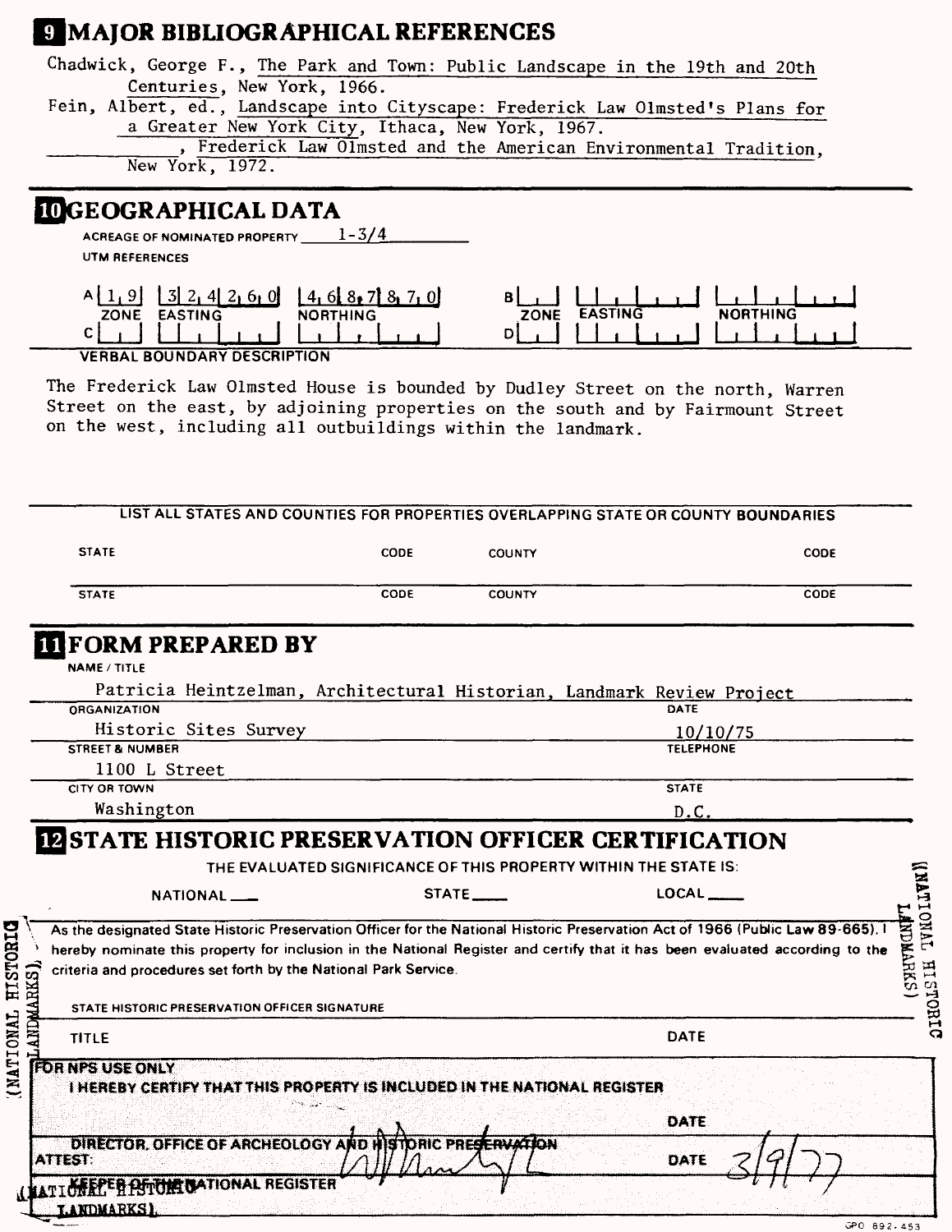### UNITED STATES DEPARTMENT OF THE INTERIOR FOR NPS USE ONLY NATIONAL PARK SERVICE

RECEIVED

## **NATIONAL REGISTER OF HISTORIC PLACES INVENTORY -- NOMINATION FORM**

Frederick Law Olmsted House

|  | DATE ENTERED |  |  |  |  |
|--|--------------|--|--|--|--|
|  |              |  |  |  |  |

**CONTINUATION SHEET ITEM NUMBER** 7 **PAGE** 2

Presumably all the files and drawings were transferred to Brookline in 1883. Renovation in the house, besides conversion of various rooms into the Victorian style of the day, included one major alteration a few years later of the ground-level northeast parlor into Olmsted's professional office. This was done in 1887 by removing the parlor's north wall, extending the entire room northwards and constructing a large bay window in the new north wall. The short extension walls coming out of the house on either side of the bay window also had windows in them, making an excellent north light location for the entire area. The new space, almost double that of the original parlor, was also where clients were received.

Two years later, in 1889, it became necessary to add an entire two story wing for offices and drafting rooms. This was attached to the house at the north (bay window) wall. Here the eastern third of the bay window became an interior wall and a door built in just next to it gave direct access from the parlor into the office wing. An exterior office door was also arranged at this point.

In 1895 when Olmsted ceased his professional activity at the age of 73, he was one of the most famous men in the United States. His headquarters were exceedingly modest for a man in this position.

Over the years the house was enlarged as well, rearwards on the site, with the addition of a service wing. A breezeway connects the service wing to the barn, which has its own history of conversion and use.

The barn is a two-story structure that initially contained a stable with its usual equipment and also has a lean-to wood shed at its north end. By the 1920"s it had been converted to contain a modelling shop, carpenter's shop, lumber storage area, drawing and exhibition panel storage area, book and pamphlet archive and dark room. Today this area is used for storage.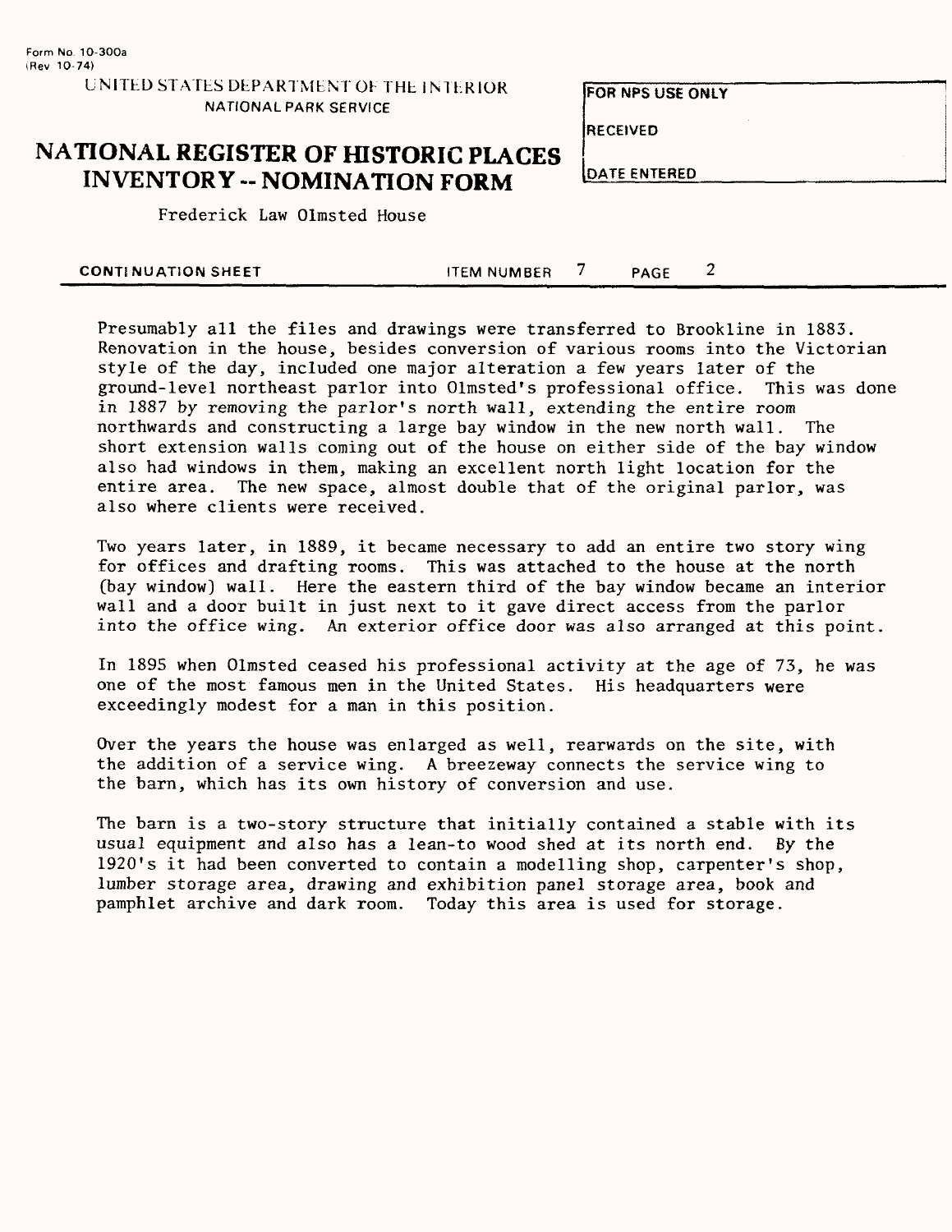**RECEIVED**

## **NATIONAL REGISTER OF HISTORIC PLACES INVENTORY -- NOMINATION FORM DATE ENTERED**

Frederick Law Olmsted House

| <b>CONTINUATION SHEET</b> | <b>ITEM NUMBER</b> | PAGE |  |
|---------------------------|--------------------|------|--|
|                           |                    |      |  |

However, Olmsted could not have found this depth of personal satisfaction had he not already perceived the planning and design of a park in terms of social and cultural issues. Such a perspective was made possible by four experiences that took place between 1850 and 1857; each of these experiences was related to a larger issue of national concern. The first was Olmsted's move to Staten Island in 1848, where he owned and operated a scientific farm. He quickly became part of the social and literary elite of New York. In addition, he adopted the basic tenets of Utopian Socialism held in whole or in part by some of his closest friends, such as Parke Godwin. This group endeavored to improve the city through public institutions such as schools, parks, hospitals, and museums.

The second experience was Olmsted's walking tour through the British Isles and western Europe in search of an understanding of European civilization. Although the principal purpose of the trip was to report on agricultural matters, it is quite clear from the book Olmsted published and from the record of that trip left by his traveling companion and childhood friend, Charles Loring Brace, that they had immersed themselves in a whole range of environmental and social matters. Most significant was Olmsted's awareness that such critical problems as urbanization, poverty, crime, and prostitution were international in scope. Environmental planning and design was an international issue, and Olmsted, like Brace, had profited from the various reform experiments being pioneered abroad.

The third experience was the antislavery crusade, gaining force in the 1850's. In part because of the favorable reception to his book, Walks and Talks of an American Farmer, Olmsted was invited by Henry Raymond, editor of The New York Times, to undertake a series of tours through the South for the purpose of presenting an objective description of the effect of slavery on physical and social conditions there. He did this and wrote three long books on the subject that were considered--then as now--outstanding descriptions of southern life. Just as crucial to Olmsted, however, was the way in which he now perceived social<br>issues. The trips and the writing, in conjunction with the beightening of The trips and the writing, in conjunction with the heightening of sectional tensions in 1854-55, led Olmsted to view the nation as polarized between two societies, the chief cause of these tensions being the environmental and social deficiencies of the South brought about by slavery. The need for an improved policy of planning was elevated to a new level of national priority.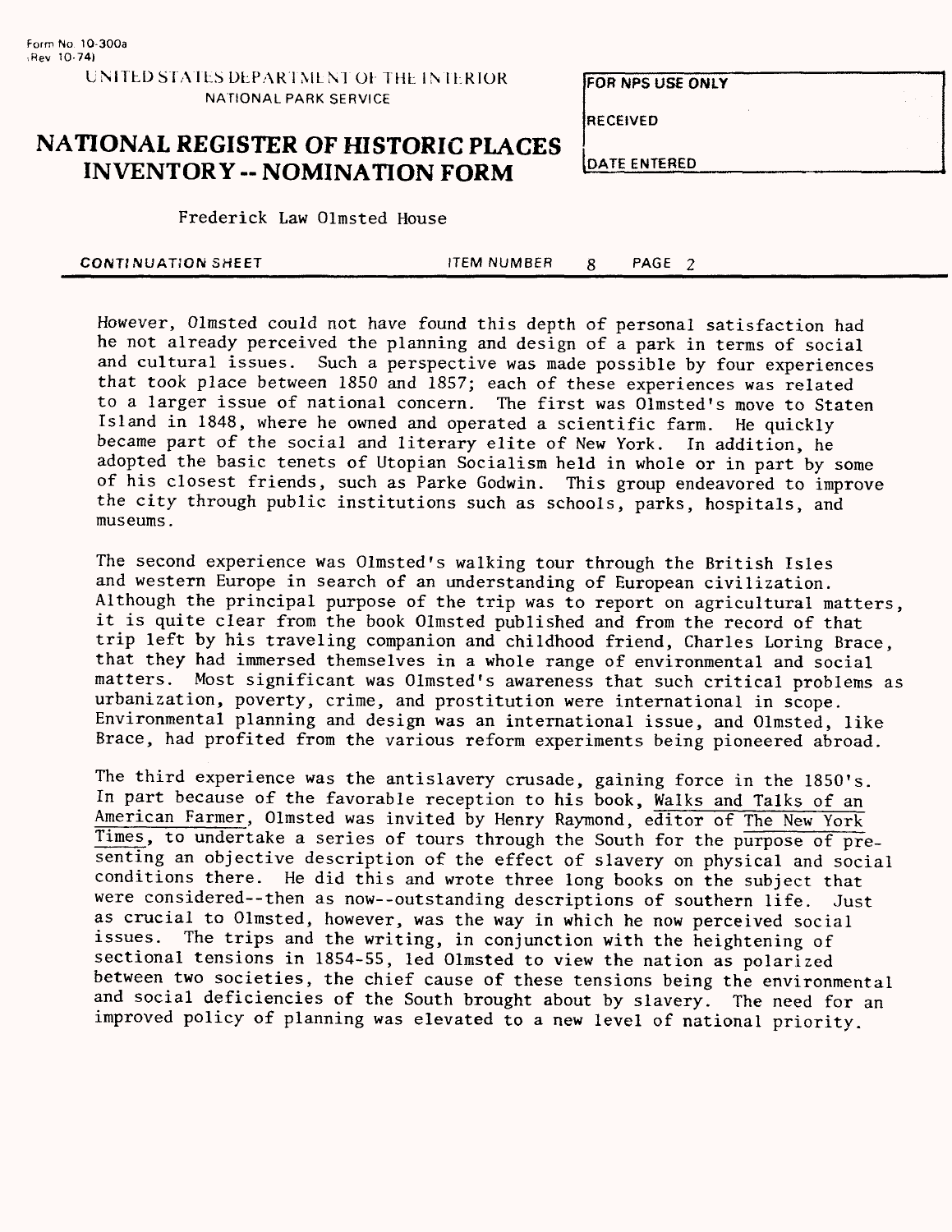**FOR NFS USE ONLY**

RECEIVED

## **NATIONAL REGISTER OF HISTORIC PLACES INVENTORY -- NOMINATION FORM**

DATE ENTERED

Frederick Law Olmsted House

| <b>CONTINUATION SHEET</b> | ITEM NUMBER 8 |  | PAGE |  |
|---------------------------|---------------|--|------|--|
|---------------------------|---------------|--|------|--|

Finally, in 1855, Olmsted became part-owner and an editor of Putnam's Monthly Magazine, an avant-garde intellectural periodical concerned with social, political, scientific, and aesthetic matters. Putnam's became a national forum for the most advanced liberal thought. Olmsted was in a position to commission articles on a whole range of matters related to the future of the nation.

But before becoming a committed professional landscape architect, Olmsted had two other formative experiences. The first was his direct involvement in the Civil War (1861-63) as Executive Secretary of the United States Sanitary Commission (which was to become the American Red Cross). This essentially private organization commanded the services of most of the nation's leading scientists. It became, under Olmsted's leadership, the most comprehensive effort in the nation's history to research, plan, and coordinate policies and programs affecting the daily life of the soldier.

Olmsted left the Commission in 1863 for the world of private industry. He assumed the directorship of the Mariposa Mining Estates in California, a vast gold-mining enterprise controlled by eastern interests. During his period as manager, Olmsted viewed the enterprise as a challenge to comprehensive planning. He was as interested in the homes of the miners and in making available to them such facilities as reading rooms and coffee houses as he was in the management and design of the physical plant. The two, in his view, were interrelated. While in California he became interested in Yosemite Valley and the neighboring Big Tree Grove. When an act was passed in 1864 granting the area to the State of California for public use Olmsted acted as the first President of the Commission.

By 1865, when he returned to New York City from California, Olmsted had developed a set of social and physical principles on environmental planning, design, and management. Some of these principles would shift as to order of priority or would be reinterpreted to meet new social conditions, but in no instance were they consciously violated or discarded during his long, varied, and politically troubled career as a planner, designer, and manager.

The fact that Olmsted's projects are still extant in every section of the country and in many American cities is a reflection of his concern for the entire nation at a time of rapid development. Environmental challenges were not restricted to any one region. By the 1880's Olmsted was regarded at home and abroad as the nation's principal environmental planner. Olmsted is best remembered for the design of his large urban parks, such as Central Park in New York City, South Park, now Washington and Jackson Parks, in Chicago, Belle Isle Park in Detroit, Franklin Park in Boston, and Seneca Park in Rochester. But he participated as well in the planning and design of many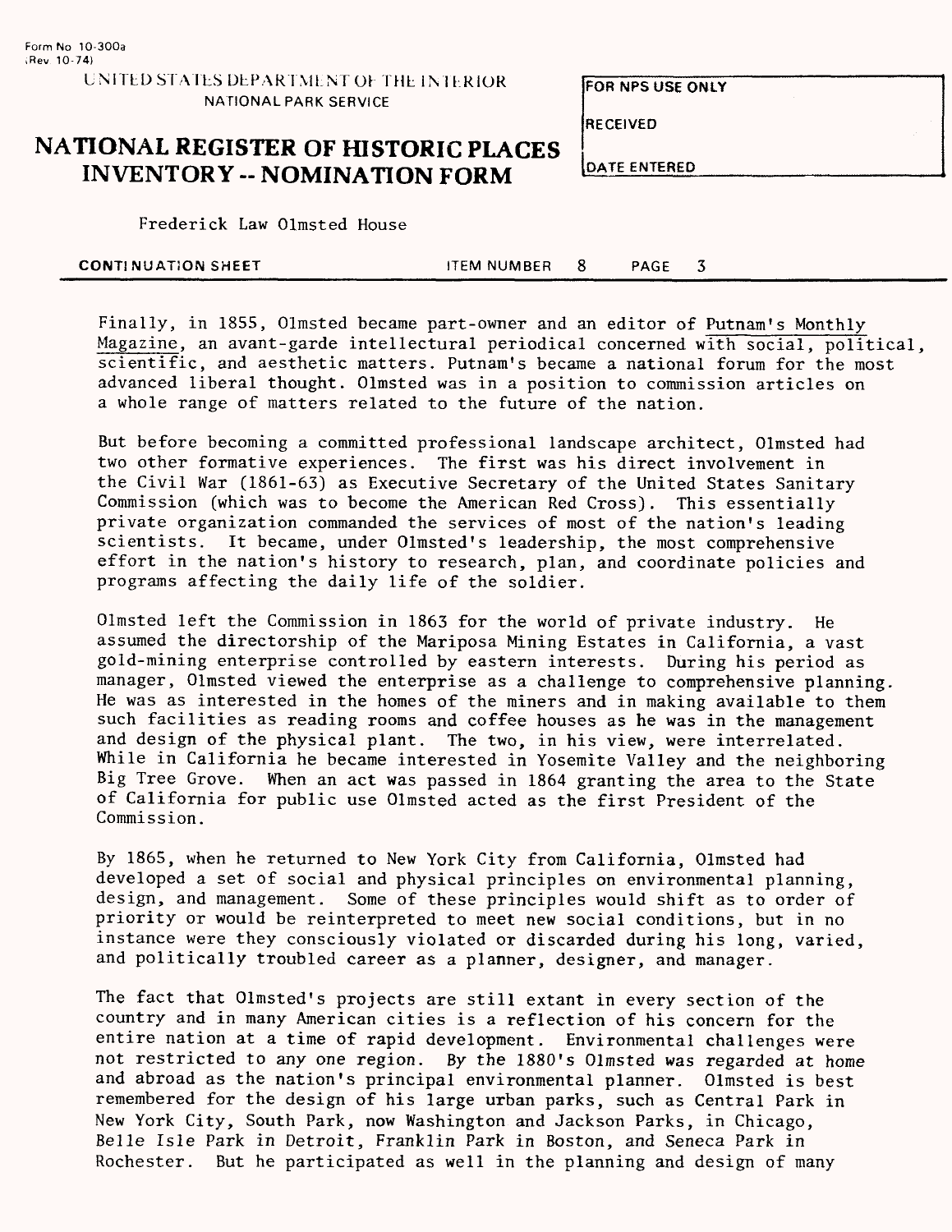**FOR NPS USE ONLY**

RECEIVED

## **NATIONAL REGISTER OF HISTORIC PLACES** INVENTORY -- NOMINATION FORM  $\frac{15}{100}$

| )ATE ENTERED |  |
|--------------|--|
|              |  |

Frederick law Olmsted House

| <b>CONTINUATION SHEET</b> | ITEM NUMBER | PAGE |  |
|---------------------------|-------------|------|--|
|                           |             |      |  |

other projects, including individual residences, public buildings, mental hospitals, railway stations, cemeteries, campuses, residential communities and national parks. At George Vanderbilt's manorial estate, Biltmore in Asheville, North Carolina, he convinced Vanderbilt to develop a forest plantation and arboretum which resulted in the first Forestry School in the United States.

This comprehensive point of view regarding planning bound Olmsted for long periods to two architects in particular--Calvert Vaux and Henry Hobson Richardson. With Vaux, Olmsted designed Central Park in New York City, Prospect Park in Brooklyn and many of the smaller parks and squares in these cities. In addition, as partners in private practice, Olmsted and Vaux worked on the plans for the University of California at Berkeley and for the community of Riverside, Illinois. In addition, they collaborated on the restoration and preservation of the American Falls at Niagara as part of an international project. With Richardson, Olmsted worked on private residences, railway stations for the Albany and Boston Railroad, the Buffalo State Hospital (for the mentally ill), North Easton Town Hall, the Albany State Capitol, and a "master-plan" for Staten Island, New York.

Olmsted's work always reflected regional and local variations in climate. One of Olmsted's principal contributions to planning was the concept that shape and materials must meet the ecological requirements of a given site. Therefore, he urged--early in his career—that the design of facilities for hot, arid climates resemble southern Europe more than the English precedents that influenced his own work in the East. This scientific element of his planning remained unchanged. However, there was a definite shift in the general approach, reflected in some of his major efforts, and this was a direct result of the changing currents of national experience and of Olmsted's involvement in the mainstream of that history.

The above history and analysis of the life and work of Frederick L. Olmsted is taken exclusively from Albert Fein, Frederick L. Olmsted and the American Enviornmental Tradition, New York, 1972.